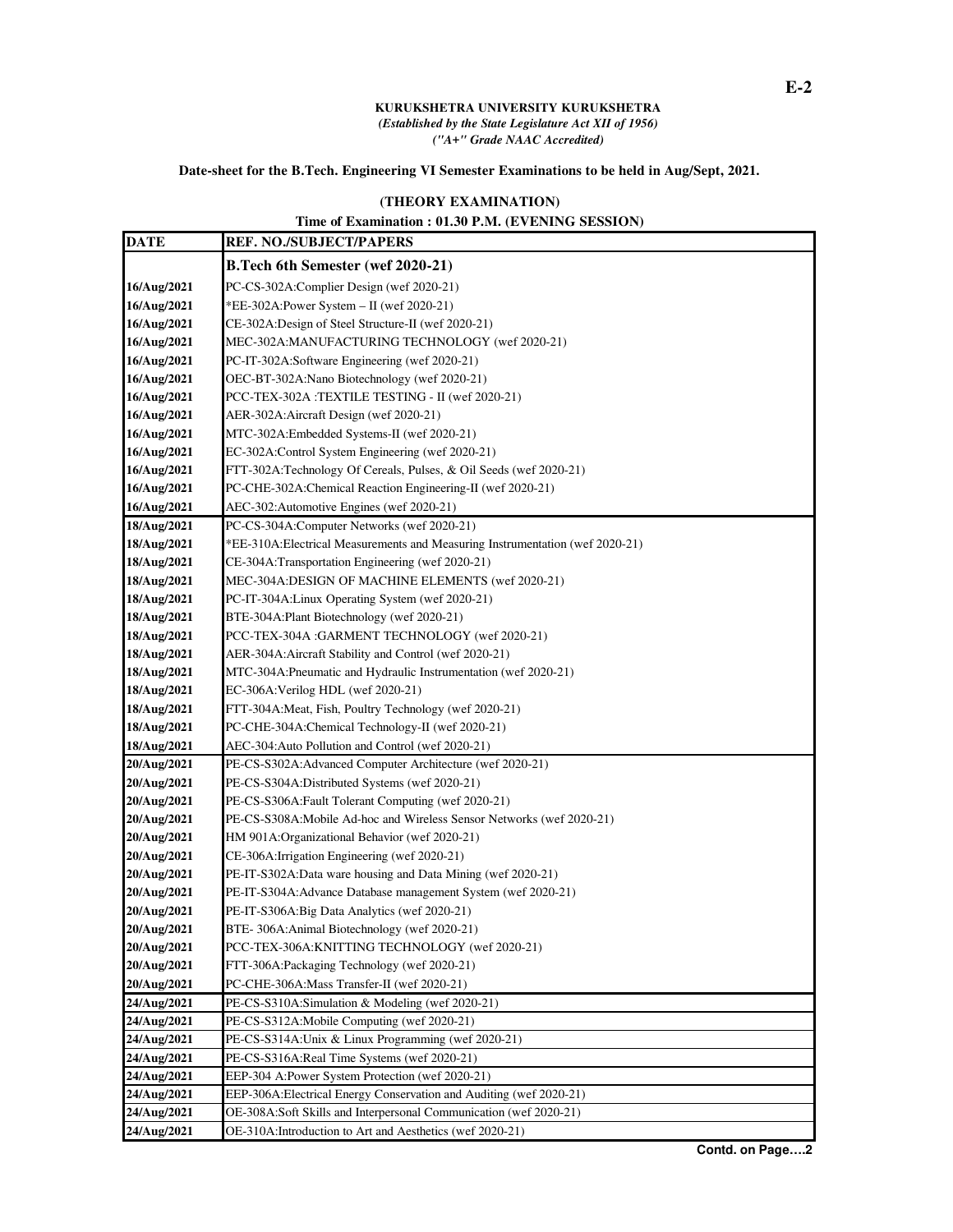## **2**

| 24/Aug/2021 | OE-312A: Human Resource Development and Organizational Behavior (wef 2020-21) |
|-------------|-------------------------------------------------------------------------------|
| 24/Aug/2021 | PE-IT-S310A: Analysis & Design of Algorithms (wef 2020-21)                    |
| 24/Aug/2021 | PE-IT-S312A: Mobile Computing (wef 2020-21)                                   |
| 24/Aug/2021 | PE-IT-S314A:Simulation and Modelling (wef 2020-21)                            |
| 24/Aug/2021 | BTE-308A:Food Biotechnology (wef 2020-21)                                     |
| 24/Aug/2021 | PCC-TEX-308A:THEORY OF TEXTILE STRUCTURE (wef 2020-21)                        |
| 24/Aug/2021 | AEP-302A: Aeroelasticity (wef 2020-21)                                        |
| 24/Aug/2021 | AEP-304A: Aircraft Composite Materials (wef 2020-21)                          |
| 24/Aug/2021 | AEP-306A: Aerospace Heat Transfer (wef 2020-21)                               |
| 24/Aug/2021 | MTP-302A:Internal Combustion Engines (wef 2020-21)                            |
| 24/Aug/2021 | MEP-302A:Internal Combustion Engines (wef 2020-21)                            |
| 24/Aug/2021 | MTP-304A:Refrigeration and Air Conditioning (wef 2020-21)                     |
| 24/Aug/2021 | MTP-306A:Digital Image Processing (wef 2020-21)                               |
| 24/Aug/2021 | ECP-6A:Antennas and Propagation (wef 2020-21)                                 |
| 24/Aug/2021 | ECP-7A:CMOS Design (wef 2020-21)                                              |
| 24/Aug/2021 | ECP-8A:Bio-Medical Electronics (wef 2020-21)                                  |
| 24/Aug/2021 | ECP-9A:Scientific Computing (wef 2020-21)                                     |
|             |                                                                               |
| 24/Aug/2021 | FTT-308A:Food Biotechnology (wef 2020-21)                                     |
| 24/Aug/2021 | PC-CHE-308A:Process Dynamics Control (wef 2020-21)                            |
| 24/Aug/2021 | AEP-302: Internal Combustion Engineering (wef 2020-21)                        |
| 24/Aug/2021 | AEP-304: Marketing and Sales Management (wef 2020-21)                         |
| 24/Aug/2021 | AEP-306:Tribology and Preventive Maintenance (wef 2020-21)                    |
| 31/Aug/2021 | OE-CS-302A:Soft Skills and Interpersonal Communication (wef 2020-21)          |
| 31/Aug/2021 | OE-CS-304A: Management Information System (wef 2020-21)                       |
| 31/Aug/2021 | OE-CS-306A: Enterprise Resource Planning (wef 2020-21)                        |
| 31/Aug/2021 | EEP-308A:Biomedical Signal & Image Processing (wef 2020-21)                   |
| 31/Aug/2021 | EEP-318A:Computer Architecture (wef 2020-21)                                  |
| 31/Aug/2021 | EL-322A:Structure Dynamics (wef 2020-21)                                      |
| 31/Aug/2021 | EL-324A:Solid and Hazardous waste Management (wef 2020-21)                    |
| 31/Aug/2021 | EL-326A:Engineering Geology (wef 2020-21)                                     |
| 31/Aug/2021 | EL-328A:Ground Water (wef 2020-21)                                            |
| 31/Aug/2021 | MEP-304A:GAS DYNAMICS AND JET PROPULSION (wef 2020-21)                        |
| 31/Aug/2021 | OE-IT-302A:Soft Skills and Interpersonal Communication (wef 2020-21)          |
| 31/Aug/2021 | OE-IT-304A:Non conventional Energy Resources (wef 2020-21)                    |
| 31/Aug/2021 | OE-IT-306A:E-Commerce (wef 2020-21)                                           |
| 31/Aug/2021 | BTE-310A: Environmental Biotechnology & Engineering (wef 2020-21)             |
| 31/Aug/2021 | PEC-TEX-316A:MULTI FIBRE SPINNING (wef 2020-21)                               |
| 31/Aug/2021 | AEP-308A: Aircraft Systems (wef 2020-21)                                      |
| 31/Aug/2021 | AEP-310A: Aircraft Engineering Practices (wef 2020-21)                        |
| 31/Aug/2021 | AEP-312A: Airplane Performance (wef 2020-21)                                  |
| 31/Aug/2021 | MTP-308A:Computer Aided Design and Manufacturing (wef 2020-21)                |
| 31/Aug/2021 | MTP-310A: Microcontrollers (wef 2020-21)                                      |
| 31/Aug/2021 | MTP-312A:Automobile Engineering and Autotronics (wef 2020-21)                 |
| 31/Aug/2021 | ECO-5A:Data Structures (wef 2020-21)                                          |
| 31/Aug/2021 | ECO-6A:Multimedia Communication (wef 2020-21)                                 |
| 31/Aug/2021 | ECO-7A:Consumer Electronics (wef 2020-21)                                     |
| 31/Aug/2021 | ECO-8A:Transducers and Their Applications (wef 2020-21)                       |
| 31/Aug/2021 | FTT-310A:Bio Chemical Engg. (wef 2020-21)                                     |
| 31/Aug/2021 | PE-CHE-316A: Water Conservation and Management (wef 2020-21)                  |
| 31/Aug/2021 | PE-CHE-318A: Polymer Science and Engineering: (wef 2020-21)                   |
| 31/Aug/2021 | PE-CHE-320A:Nanoscience and Nanotechnology (wef 2020-21)                      |
| 31/Aug/2021 | PE-CHE-322A: Food Technology (wef 2020-21)                                    |
| 31/Aug/2021 | AEP-308:Microprocessor and Interfacing (wef 2020-21)                          |
| 31/Aug/2021 | AEP-310: Automotive Air Conditioning (wef 2020-21)                            |
| 31/Aug/2021 | AEP-312:Production Engineering (wef 2020-21)                                  |
| 2/Sep/2021  | EEO-320A:Electrical Materials (wef 2020-21)                                   |
| 2/Sep/2021  | EEO-322A:Strength of Materials (wef 2020-21)                                  |
| 2/Sep/2021  | EENO-306A: Internet of Things (wef 2020-21)                                   |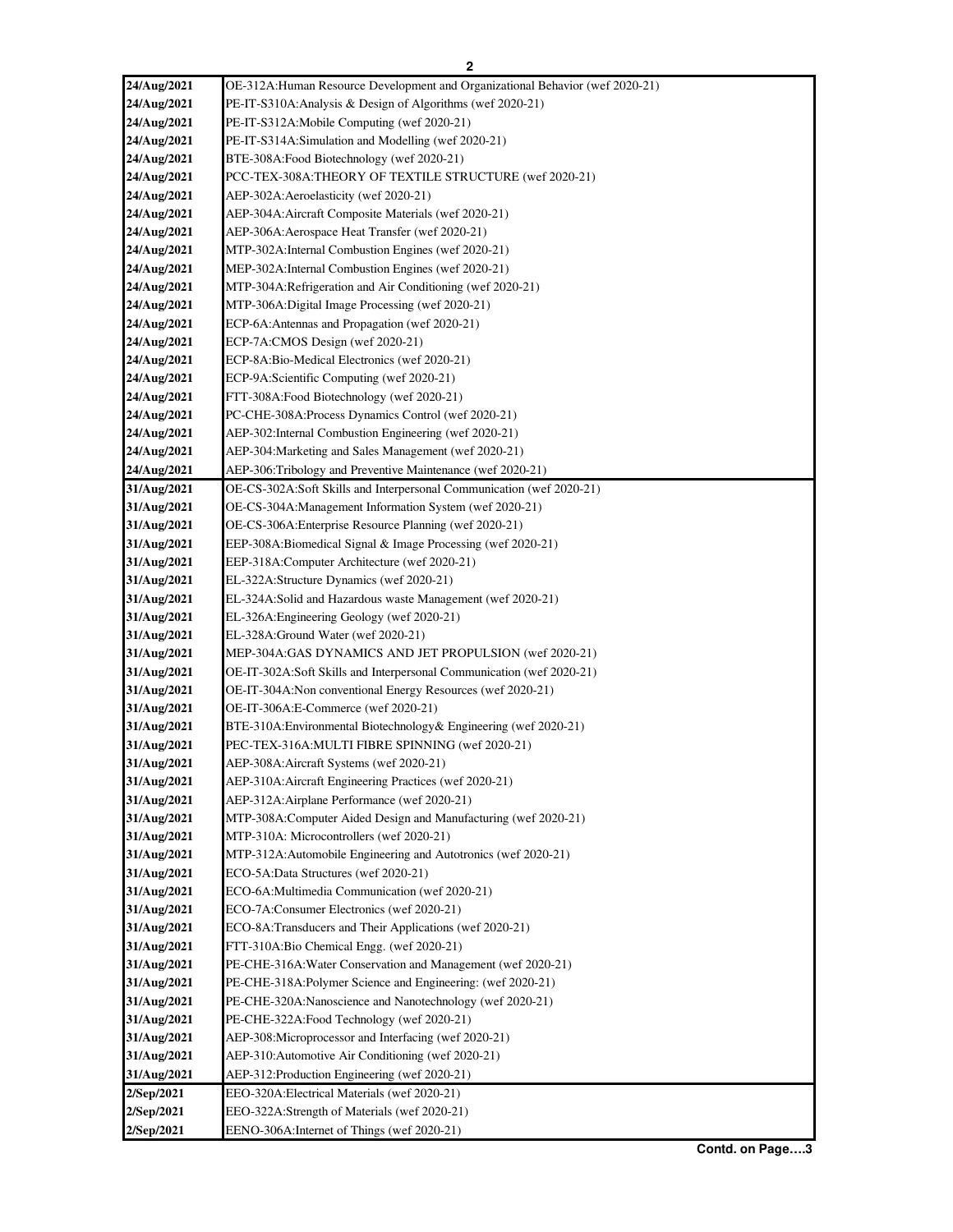| 2/Sep/2021                 | EL-330A:Repair & Rehabilitation of Structures (wef 2020-21)                                           |
|----------------------------|-------------------------------------------------------------------------------------------------------|
| 2/Sep/2021                 | EL-332A:Construction Engineering & Management (wef 2020-21)                                           |
| 2/Sep/2021                 | EL-334A:Structure Analysis by Matrix Method (wef 2020-21)                                             |
| 2/Sep/2021                 | EL-336A:Disaster Preparedness & Planning (wef 2020-21)                                                |
| 2/Sep/2021                 | MEP-306A :Design of Transmission Systems (wef 2020-21)                                                |
| 2/Sep/2021                 | HM-902A:Business Intelligence & Entrepreneurship (wef 2020-21)                                        |
| 2/Sep/2021                 | PEC-TEX-318A:STRUCTURE AND PROPERTIES OF FIBRES (wef 2020-21)                                         |
| 2/Sep/2021                 | OEC-FT-302A: Health Foods (wef 2020-21)                                                               |
| 2/Sep/2021                 | OEC-FT-318A: Plant Maintain Safety and Hygeine (wef 2020-21)                                          |
| 2/Sep/2021                 | OEC-FT-320A: Food Marketing, Branding and Advertising (wef 2020-21)                                   |
| 6/Sep/2021                 | MEP-308A:Composite Materials (wef 2020-21)                                                            |
| 6/Sep/2021                 | OEC-BT-318A: Introduction to MEMS (wef 2020-21)                                                       |
| 6/Sep/2021                 | OEC-BT-320A:Non-Conventional Energy Resources (wef 2020-21)                                           |
| 6/Sep/2021                 | OEC-BT-322A: Introduction to Art and Aesthetics (wef 2020-21)                                         |
| 6/Sep/2021                 | PEC-TEX-320A : MANUFACTRING OF SPECILITY FABRICS (wef 2020-21)                                        |
| 6/Sep/2021                 | OEC-FT-322A: Types Of Fats and Oils (wef 2020-21)                                                     |
| 6/Sep/2021                 | MOOC-2A:Anyone MOOC through SWAYAM (wef 2020-21)                                                      |
| 8/Sep/2021                 | MEP-310A:REFRIGERATION AND AIR CONDITIONING (wef 2020-21)                                             |
| 10/Sep/2021                | MEP-312A:PRODUCT ENGINEERING (wef 2020-21)                                                            |
|                            | <b>B.Tech 6th Semester (Syllabus wef 2017-18)</b>                                                     |
| 16/Aug/2021                | ECE-302N Digital Signal Processing (wef 2017-18)                                                      |
| 16/Aug/2021                | CSE-302N: Compiler Design (wef 2017-18)                                                               |
| 16/Aug/2021                | BT-302N: MICROBIAL BIOTECHNOLOGY (wef 2017-18)                                                        |
| 16/Aug/2021                | ME-302N: Refrigeration and Air Conditioning (wef 2017-18)                                             |
| 16/Aug/2021                | EEN-302N Power System Engineering (wef 2017-18)                                                       |
| 16/Aug/2021                | TT-302N Theory of Textile Structure (wef 2017-18)                                                     |
| 16/Aug/2021                | CHE-302 N Mass Transfer-II (wef 2017-18)                                                              |
| 16/Aug/2021                | CE-302N Design of Steel Structures-II (wef 2017-18)                                                   |
|                            |                                                                                                       |
| 16/Aug/2021                | IT-302N Analysis & Design of Algorithms (wef 2017-18)                                                 |
| 16/Aug/2021                | EE-302N Power Electronics-II (wef 2017-18)                                                            |
| 18/Aug/2021                | ECE-304N Digital Design Using Verilog (wef 2017-18)                                                   |
| 18/Aug/2021                | CSE-304N: Essential of Information Technology (wef 2017-18)                                           |
| 18/Aug/2021<br>18/Aug/2021 | BT-304N: PLANT BIOTECHNOLOGY (wef 2017-18)<br>ME-304N: Tribology & Mechanical Vibration (wef 2017-18) |
| 18/Aug/2021                |                                                                                                       |
|                            | EEN-304N Data Communication & Networking (wef 2017-18)                                                |
| 18/Aug/2021                | TT-304N Textile Testing-II (wef 2017-18)                                                              |
| 18/Aug/2021                | CHE-304 N Chemical Reaction Engineering-II (wef 2017-18)                                              |
| 18/Aug/2021                | CE-304N Irrigation Engineering-I (wef 2017-18)                                                        |
| 18/Aug/2021                | IT-304N Software Engineering (wef 2017-18)<br>EE-304N Micro Processor & Interfacing (wef 2017-18)     |
| 18/Aug/2021<br>20/Aug/2021 | ECE-306N Digital Communication (wef 2017-18)                                                          |
| 20/Aug/2021                | CSE-306N: Mobile Computing (wef 2017-18)                                                              |
| 20/Aug/2021                | BT-306N: ANIMAL BIOTECHNOLOGY (wef 2017-18)                                                           |
| 20/Aug/2021                | ME-306N: Operation Research (wef 2017-18)                                                             |
| 20/Aug/2021                | EEN-306N Micro Processor & Micro Controller (wef 2017-18)                                             |
| 20/Aug/2021                | TT-306N Garment Technology (wef 2017-18)                                                              |
| 20/Aug/2021                | CHE-306 N Process Dynamics and Control (wef 2017-18)                                                  |
| 20/Aug/2021                | CE-306N Disaster Management (wef 2017-18)                                                             |
| 20/Aug/2021                | IT-306N Computer Networks (wef 2017-18)                                                               |
| 20/Aug/2021                | EE-306N Power System Analysis & Protection (wef 2017-18)                                              |
| 24/Aug/2021                | HS-302N Fundamentals of Management (wef 2017-18)                                                      |
| 24/Aug/2021                | CSE-308N: Web Technology (wef 2017-18)                                                                |
| 24/Aug/2021                | BT-308N: PRINCIPLES OF BIOSTATISTICS (wef 2017-18)                                                    |
| 24/Aug/2021                | ME-308N: Computer Aided Design and Manufacturing (wef 2017-18)                                        |
| 24/Aug/2021                | EEN-308N Electrical Machine Design (wef 2017-18) (for EEE)                                            |
| 24/Aug/2021                | TT-308N Knitting Technology (wef 2017-18)                                                             |
|                            |                                                                                                       |
| 24/Aug/2021                | CHE-308 N Numerical Methods in Chemical Engineering (wef 2017-18)                                     |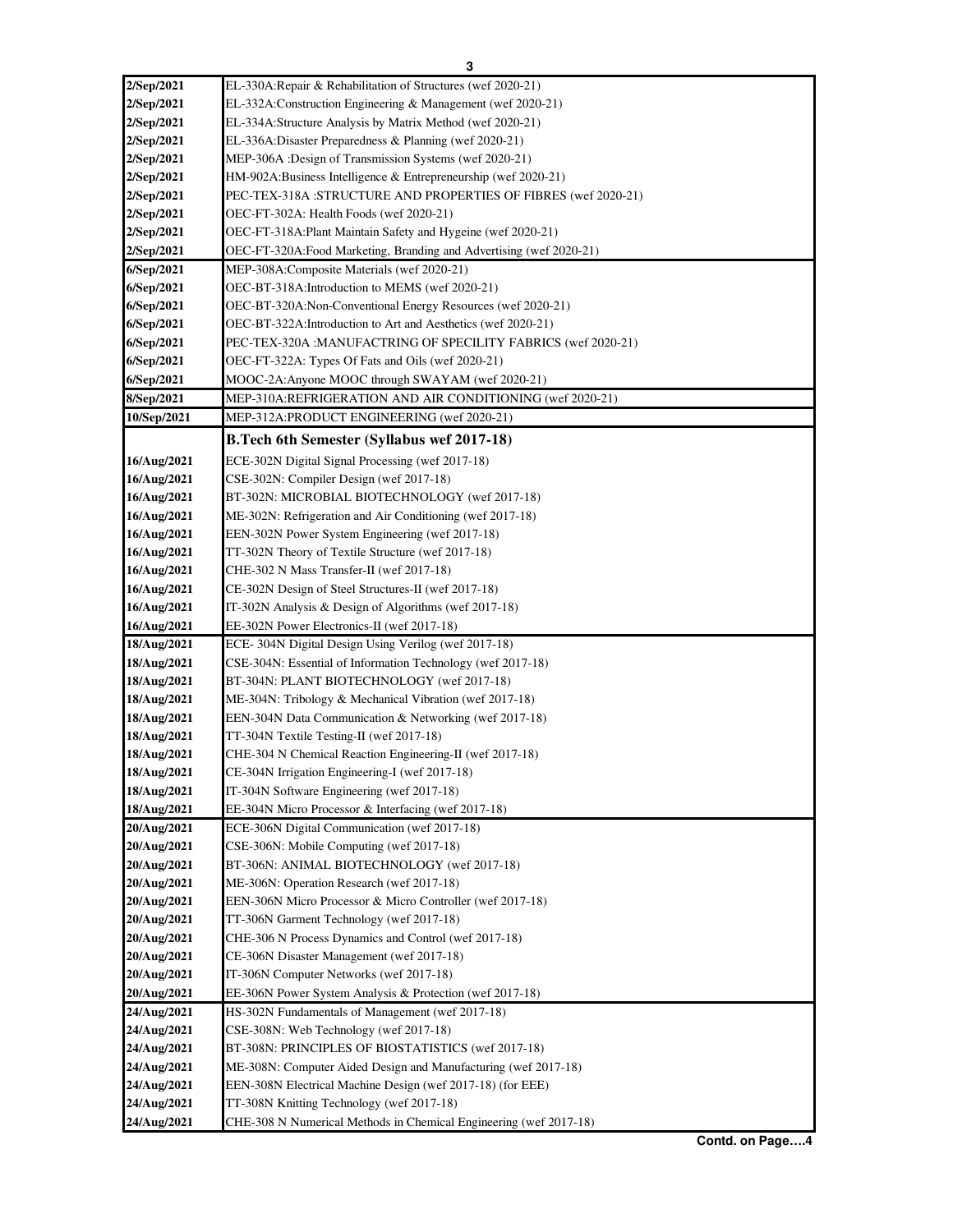| 24/Aug/2021                | CE-308N Geotechnology-II (wef 2017-18)                                             |
|----------------------------|------------------------------------------------------------------------------------|
| 24/Aug/2021                | IT-308N Introduction to Microcontroller (wef 2017-18)                              |
| 24/Aug/2021                | EE-308N Electrical Machine Design (wef 2017-18) (for EE)                           |
| 31/Aug/2021                | ECE-308N Computer Communication Network (wef 2017-18)                              |
| 31/Aug/2021                | CSE-310N: Software Engineering (wef 2017-18)                                       |
| 31/Aug/2021                | BT-310N: ENVIRONMENTAL BIOTECHNOLOGY (wef 2017-18)                                 |
| 31/Aug/2021                | ME-310N: Machine Design-II (wef 2017-18)                                           |
| 31/Aug/2021                | EE-310N Electrical Drives & Traction (wef 2017-18) (for EEE)                       |
| 31/Aug/2021                | TT-310N Computer Aided Fabric Manufacturing (wef 2017-18)                          |
| 31/Aug/2021                | CHE-310 N Process Modeling (wef 2017-18)                                           |
| 31/Aug/2021                | CE-310N Transportation Engineering- I (wef 2017-18)                                |
| 31/Aug/2021                | IT-310N Data Warehouse & Data Mining (wef 2017-18)                                 |
| 31/Aug/2021                | EE-310N Electric Drives & Traction (wef 2017-18) (for EE)                          |
| 2/Sep/2021                 | HS-303N: Business Intelligence and Entrepreneurship (wef 2017-18)                  |
| 2/Sep/2021                 | BT-312N: FOOD BIOTECHNOLOGY (wef 2017-18)                                          |
| 2/Sep/2021                 | CSE-209N: Essentials of IT (wef 2017-18)                                           |
| 2/Sep/2021                 | EEN-312N Digital Signal Processing (wef 2017-18) (for EEE)                         |
| 2/Sep/2021                 | TT-312N Multi Fibre Spinning (wef 2017-18)                                         |
| 2/Sep/2021                 | CE-312N Water Supply & Treatment (wef 2017-18)                                     |
| 2/Sep/2021                 | EE-312N Digital Signal Processing (wef 2017-18) (for EE)                           |
|                            | <b>B.Tech 6th Semester (Old Syllabus)</b>                                          |
| 16/Aug/2021                | CSE-302: Mobile Computing                                                          |
| 16/Aug/2021                | ECE-302E: Control System Engineering                                               |
| 16/Aug/2021                | ELE-302E: Microcontroller                                                          |
| 16/Aug/2021                | IT-352: Analysis and Design of Algorithms                                          |
| 16/Aug/2021                | EE-302E: Power System Analysis & Protection                                        |
| 16/Aug/2021                | EECT-302E: Microprocessor & Application                                            |
| 16/Aug/2021                | CE-302E: Design of Steel Structures-I                                              |
| 16/Aug/2021                | ME-302E: Refrigeration and Air Conditioning                                        |
| 16/Aug/2021                | AE-302E: Two and Three Wheeler Vehicles                                            |
| 16/Aug/2021                | BTT-302E: Microbial Biotechnology                                                  |
| 16/Aug/2021<br>16/Aug/2021 | FTT-302E: Technology of Cereals Pulses and Oil Seeds<br>CHE-302E: Mass Transfer-II |
| 16/Aug/2021                | AEI-302E: Biomedical Instrumentation                                               |
| 16/Aug/2021                | TT-302A: Theory of Textile Structure                                               |
| 16/Aug/2021                | ARE-302E: Aircraft Engg. Practicce                                                 |
| 16/Aug/2021                | MT-302: Applications of Control                                                    |
| 18/Aug/2021                | CSE-304: Computer Hardware Technologies                                            |
| 18/Aug/2021                | ECE-304E: VHDL and Digital Design                                                  |
| 18/Aug/2021                | IT-354: Software Engineering                                                       |
| 18/Aug/2021                | EE-304E: Microcontrollers and Applications                                         |
| 18/Aug/2021                | EECT-304E: Power System Analysis and Protection                                    |
| 18/Aug/2021                | CE-304E: Irrigation Engineering-I                                                  |
| 18/Aug/2021                | ME-304E: Tribology                                                                 |
| 18/Aug/2021                | AE-304E: Engineering Materials                                                     |
| 18/Aug/2021                | BTT-304E: Plant Biotechnology                                                      |
| 18/Aug/2021                | FTT-304E: Meat Fish & Poultry Technology                                           |
| 18/Aug/2021                | CHE-304E: Chemical Reaction Engineering                                            |
| 18/Aug/2021                | AEI-304E: Analytical Instrumentation                                               |
| 18/Aug/2021                | TT-322: Textile Testing-II                                                         |
| 18/Aug/2021                | ARE-304E: Propulsion-II                                                            |
| 18/Aug/2021                | MEA-305E: Automative Electrical & Systems                                          |
| 18/Aug/2021                | MT-304: Digital Embeded Softw. (RT sys)2                                           |
| 18/Aug/2021                | EIE-306E: Microprocessors                                                          |
| 20/Aug/2021                | CSE-306: Network Management and Security                                           |
| 20/Aug/2021                | ECE-306E: Digital Signal Processing                                                |
| 20/Aug/2021                | IT-356: Computer Graphics                                                          |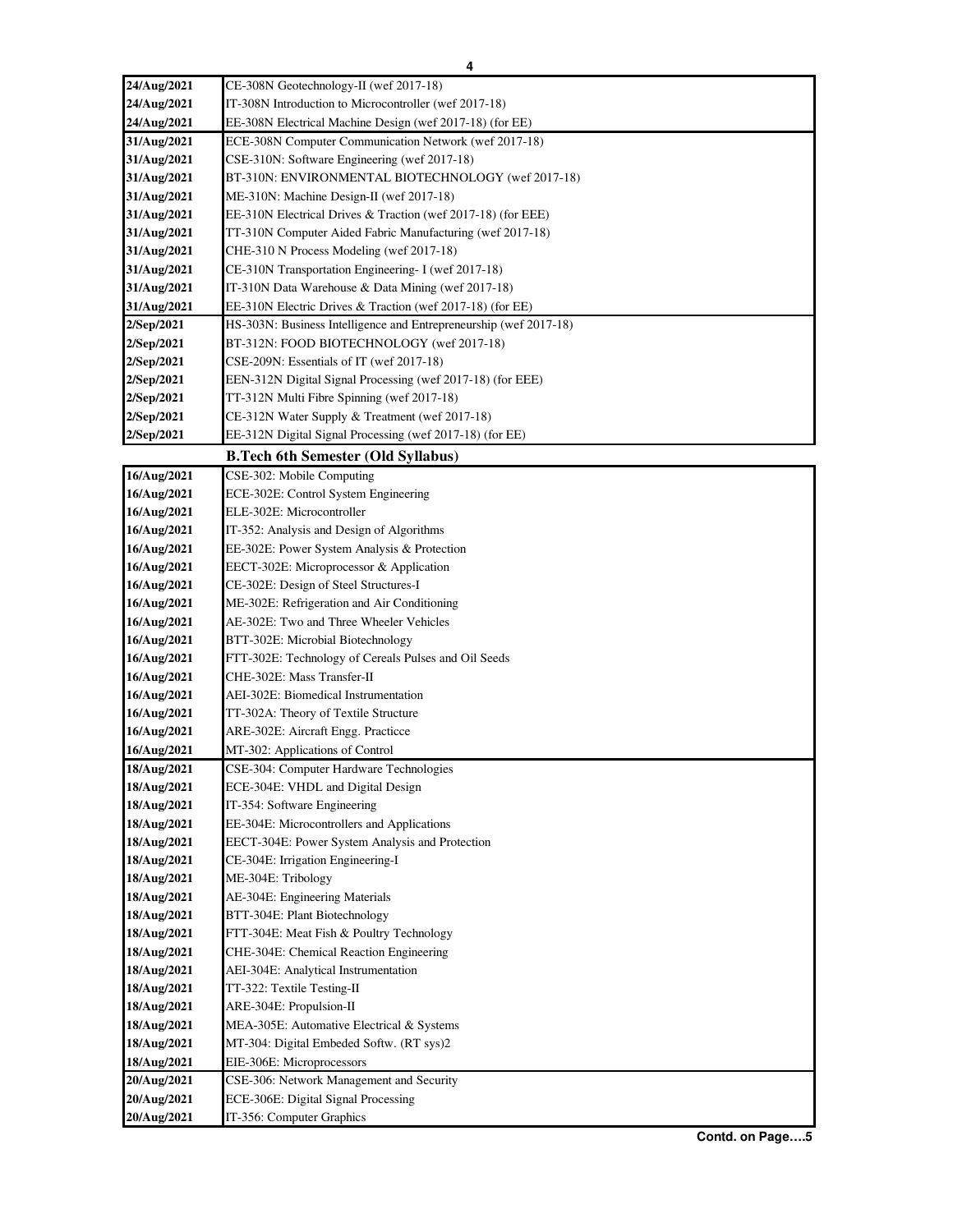| 20/Aug/2021              | EE-306E: Digital Signal Processing                                          |
|--------------------------|-----------------------------------------------------------------------------|
| 20/Aug/2021              | EECT-306E: Design of Electrical Machines                                    |
| 20/Aug/2021              | CE-306E: Water Resources & System Engineering                               |
| 20/Aug/2021              | ME-306E: Mechanical Vibrations                                              |
| 20/Aug/2021              | AE-306E: Design of Automobile Compunents-II                                 |
| 20/Aug/2021              | BTT-306E: Animal and Aquaculture Biotechnology                              |
| 20/Aug/2021              | FTT-306E: Packaging Technology                                              |
| 20/Aug/2021              | CHE-306E: Process Dynamics & Control                                        |
| 20/Aug/2021              | AEI-306E: Process Dynamic & Control                                         |
| 20/Aug/2021              | TT-306A: Garment Technology                                                 |
| 20/Aug/2021              | ARE-306E: Airplane Stability and Control                                    |
| 20/Aug/2021              | MEA-312E: IC Engines, Emission and Pollution Control                        |
| 20/Aug/2021              | MT-306: Engineering Mathematics Apps-2                                      |
| 20/Aug/2021              | EIE-308E: Robotic Engg.                                                     |
| 24/Aug/2021              | CSE-308: Software Engineering                                               |
| 24/Aug/2021              | ECE-308E: Digital Communication                                             |
| 24/Aug/2021              | ELE-304E: Micro Wave Devices                                                |
| 24/Aug/2021              | IT-358: Computer Network                                                    |
| 24/Aug/2021              | EE-308E: Power Electronics-II                                               |
| 24/Aug/2021              | EECT-308E: Digital Signal Processing                                        |
| 24/Aug/2021              | CE-308E: Geo technology-II                                                  |
| 24/Aug/2021              | ME-308E: Computer Aided Design and Manufacturing                            |
| 24/Aug/2021              | AE-308E: Auto Pollution Control                                             |
| 24/Aug/2021              | BTT-308E: Health Care Biotechnology                                         |
| 24/Aug/2021              | FTT-308E: Food Bio-technology                                               |
| 24/Aug/2021              | CHE-308E: Process Plant Utilities                                           |
| 24/Aug/2021              | AEI-308E: Micro Controller & its Applications                               |
| 24/Aug/2021              | TT-308A: Knitting Technology                                                |
| 24/Aug/2021              | ARE-308E: Aircraft Systems                                                  |
|                          |                                                                             |
| 24/Aug/2021              | MT-308: Pneumatic and Hydraulic Instrumentation                             |
| 31/Aug/2021              | ECE-310E: Computer Communication Network                                    |
| 31/Aug/2021              | IT-360: Management Information System                                       |
| 31/Aug/2021              | EE-310E: Electrical Drives & Traction                                       |
| 31/Aug/2021              | EECT-310E: Electric Drives & Control                                        |
| 31/Aug/2021              | CE-310E: Transportation Engineering-I                                       |
| 31/Aug/2021              | ME-310E: Machine Design-II                                                  |
| 31/Aug/2021              | AE-310E: Tribology & Preventive Maintenance                                 |
| 31/Aug/2021              | BTT-310E: Environmental Biotechnology                                       |
| 31/Aug/2021              | FTT-310E: Biochemical Engineering                                           |
| 31/Aug/2021              | CHE-310E: Process Equipment Design-I                                        |
| 31/Aug/2021              | AEI-310E: Object Oriented Programming & Computer Graphics                   |
| 31/Aug/2021              | TT-310A: Computer Aided Fabric Manufacturing                                |
| 31/Aug/2021              | ARE-310E: Aeroelasticity                                                    |
| 31/Aug/2021              | MT-310: Production Technology-II                                            |
| 31/Aug/2021              | EIE-312E: Transmission & Distribution of Electrical Energy                  |
| 2/Sep/2021               | CSE-321: Multimedia Technique                                               |
| 2/Sep/2021<br>2/Sep/2021 | CSE-322: Graph Theory and Combination<br>CSE-324: Advanced Data Base System |
| 2/Sep/2021               | CSE-325: Parallel Computing                                                 |
| 2/Sep/2021               | ECE-324E: Network Analysis and Synthesis                                    |
| 2/Sep/2021               | EE-312E: Advanced Programming                                               |
| 2/Sep/2021               | EECT-312E: Electrical Materials & Processes                                 |
| 2/Sep/2021               | CE-312E: Water Supply & Treatment                                           |
| 2/Sep/2021               | HUT-302E: Fundamentals of Management                                        |
| 2/Sep/2021               | AE-312E: Microprocessor and Interfacing                                     |
| 2/Sep/2021               | BTT-312E: Food Biotechnology                                                |
| 2/Sep/2021               | AEI-312E: Digital & Non Linear Control System                               |